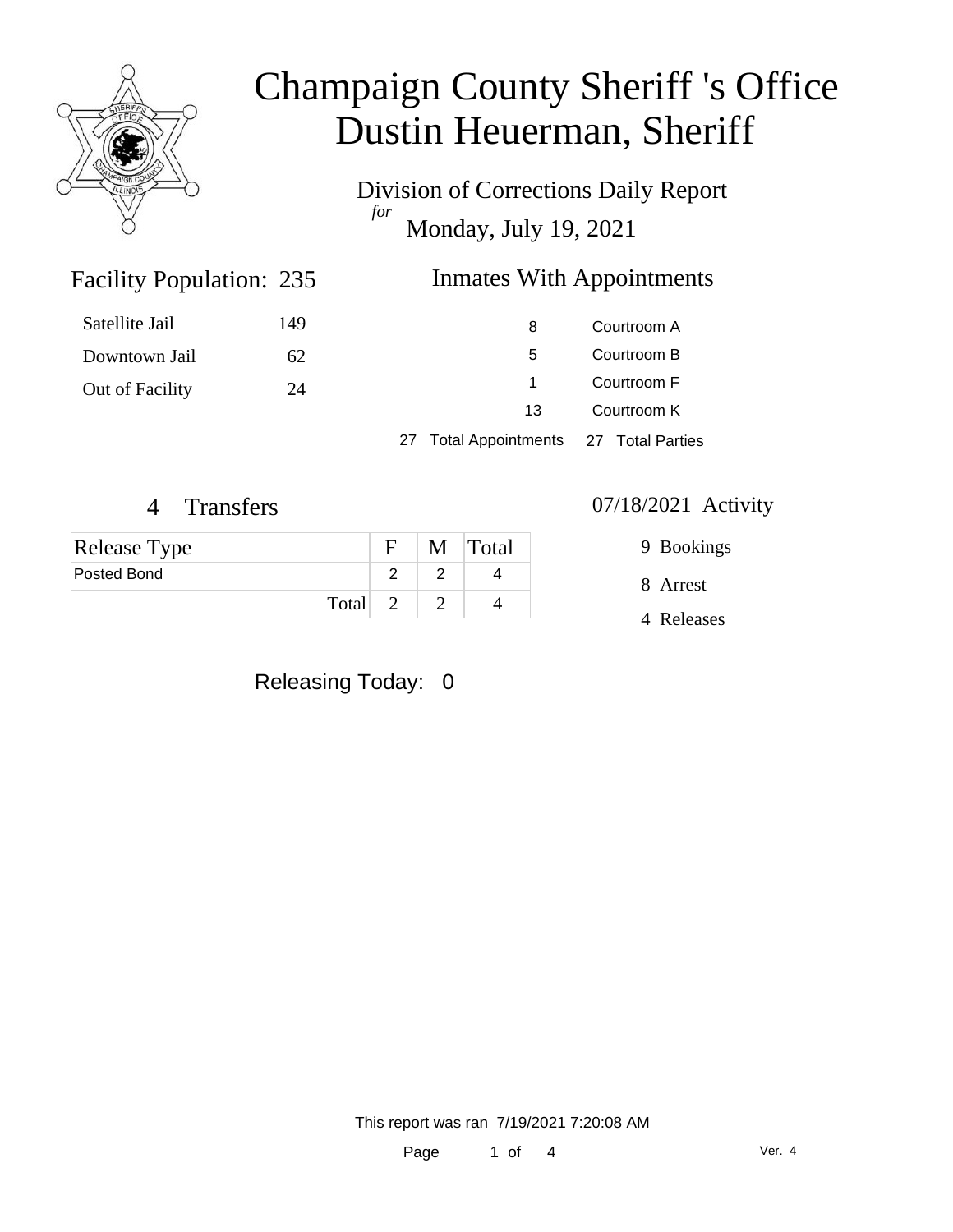

Division of Corrections Daily Report *for* Monday, July 19, 2021

### Custody Status Count

- Electronic Home Dentention 23
	- Felony Arraignment 13
		- Felony Other 3
	- Felony Pre-Sentence 4
		- Felony Pre-Trial 136
	- Felony Sentenced CCSO 14
	- Felony Sentenced IDOC 13
		- Hold Other 3
	- Misdemeanor Arraignment 2
		- Misdemeanor Pre-Trial 6
			- Petition to Revoke 4
			- Remanded to DHS 13
		- Traffic Sentenced CCSO 1
			- Total 235

This report was ran 7/19/2021 7:20:08 AM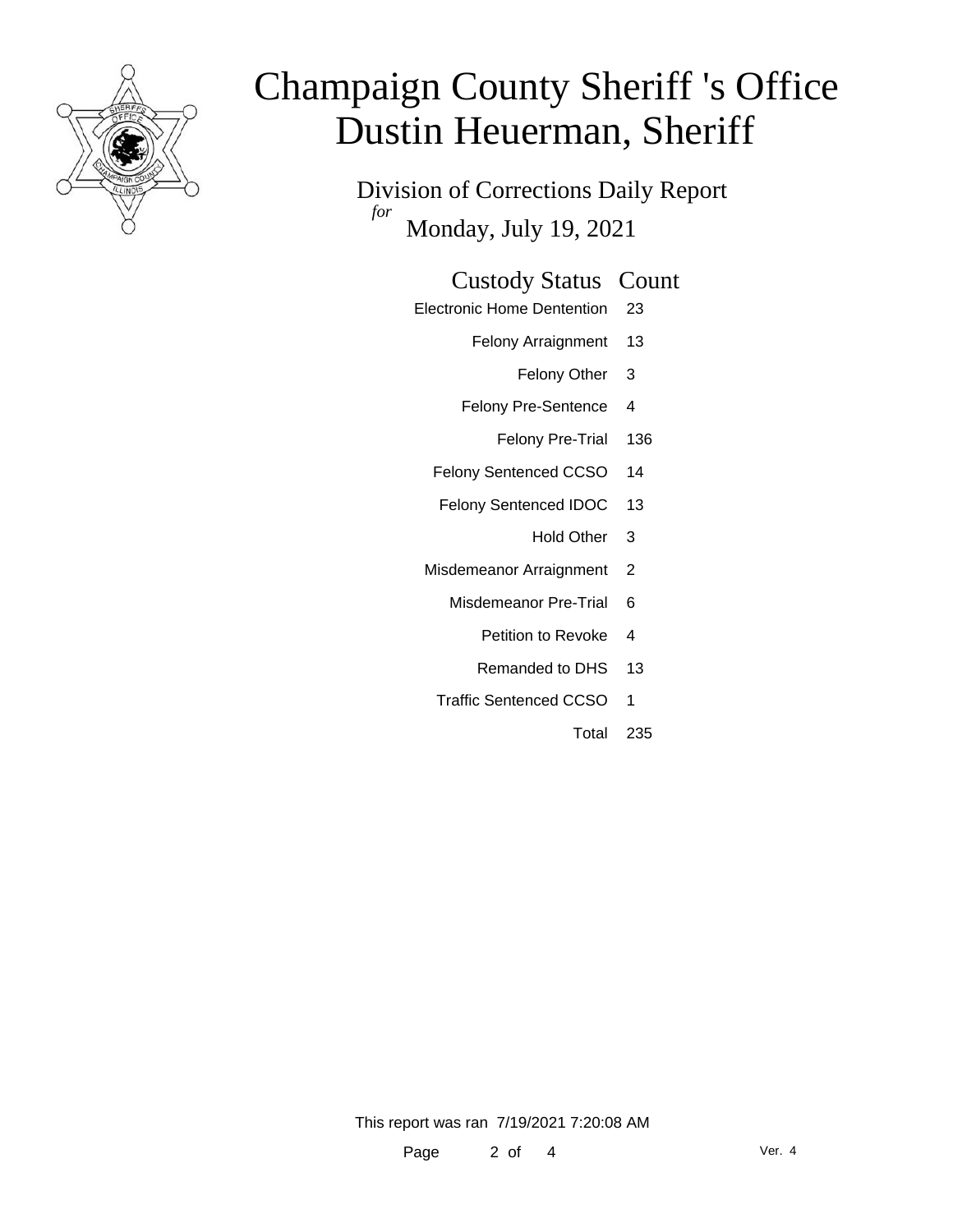

Division of Corrections Daily Report *for* Monday, July 19, 2021

### Inmates With Appointments

| Jailing Party Name                          | Location    | Number of Records / Node |
|---------------------------------------------|-------------|--------------------------|
| ADAMORE, D'SHAWN EDDIE                      | Courtroom K | 1 / Satellite Jail       |
| CARTER, JAMES IVORY                         | Courtroom K | 1 / Satellite Jail       |
| DALTON, JASON LEE                           | Courtroom A | 1 / Satellite Jail       |
| DAVIS, ARTRE LAVAE                          | Courtroom A | 1 / Satellite Jail       |
| DIORIO, ANGELINA JOSEPHINE                  | Courtroom K | 1 / Satellite Jail       |
| DYSON, DARRYL RONDELL                       | Courtroom K | 1 / Satellite Jail       |
| FINLEY, KEVIN DANTE                         | Courtroom K | 1 / Satellite Jail       |
| FORD, CHRISTIAN MICHAEL<br><b>ALEXANDER</b> | Courtroom B | 1 / Downtown Jail        |
| <b>GENTRIS, LENTRELL ASHTON</b>             | Courtroom A | 1 / Satellite Jail       |
| <b>GORDON, ANDRE JAMISON</b>                | Courtroom K | 1 / Satellite Jail       |
| GRADY, DANNY LAMORRIS, Senior               | Courtroom B | 1 / Satellite Jail       |
| <b>GWIN, RAYMOND CHARLES</b>                | Courtroom K | 1 / Satellite Jail       |
| JACKSON, NATASHA RENETTA                    | Courtroom A | 1 / Satellite Jail       |
| JACKSON, STEVE ALLEN                        | Courtroom B | 1 / Satellite Jail       |
| JOHNSON, ANTONIO LASHAUN                    | Courtroom A | 1 / Satellite Jail       |
| LANGENFELD, CALEB ALEXANDER                 | Courtroom K | 1 / Satellite Jail       |
| MAZE, BRIAN KEITH                           | Courtroom A | 1 / Downtown Jail        |
| NASH, CHARLES ODELL, Junior                 | Courtroom K | 1 / Satellite Jail       |
| PETMECKY, JOHN ROBERT                       | Courtroom F | 1 / Satellite Jail       |
| PETTIS, TYRELL RYTCHNESS                    | Courtroom K | 1 / Satellite Jail       |
| PHILLIPS, LAMAR DESHAWN                     | Courtroom K | 1 / Satellite Jail       |
| RIVERA, DARYL ANTONIO                       | Courtroom A | 1 / Downtown Jail        |
| SAYLES-JONES, HANEEF AAMON                  | Courtroom B | 1 / Satellite Jail       |
| SMITH, WILLIAM THOMAS                       | Courtroom A | 1 / Downtown Jail        |
| SUGGS, JERRELL ZADON                        | Courtroom B | 1 / Satellite Jail       |

This report was ran 7/19/2021 7:20:08 AM